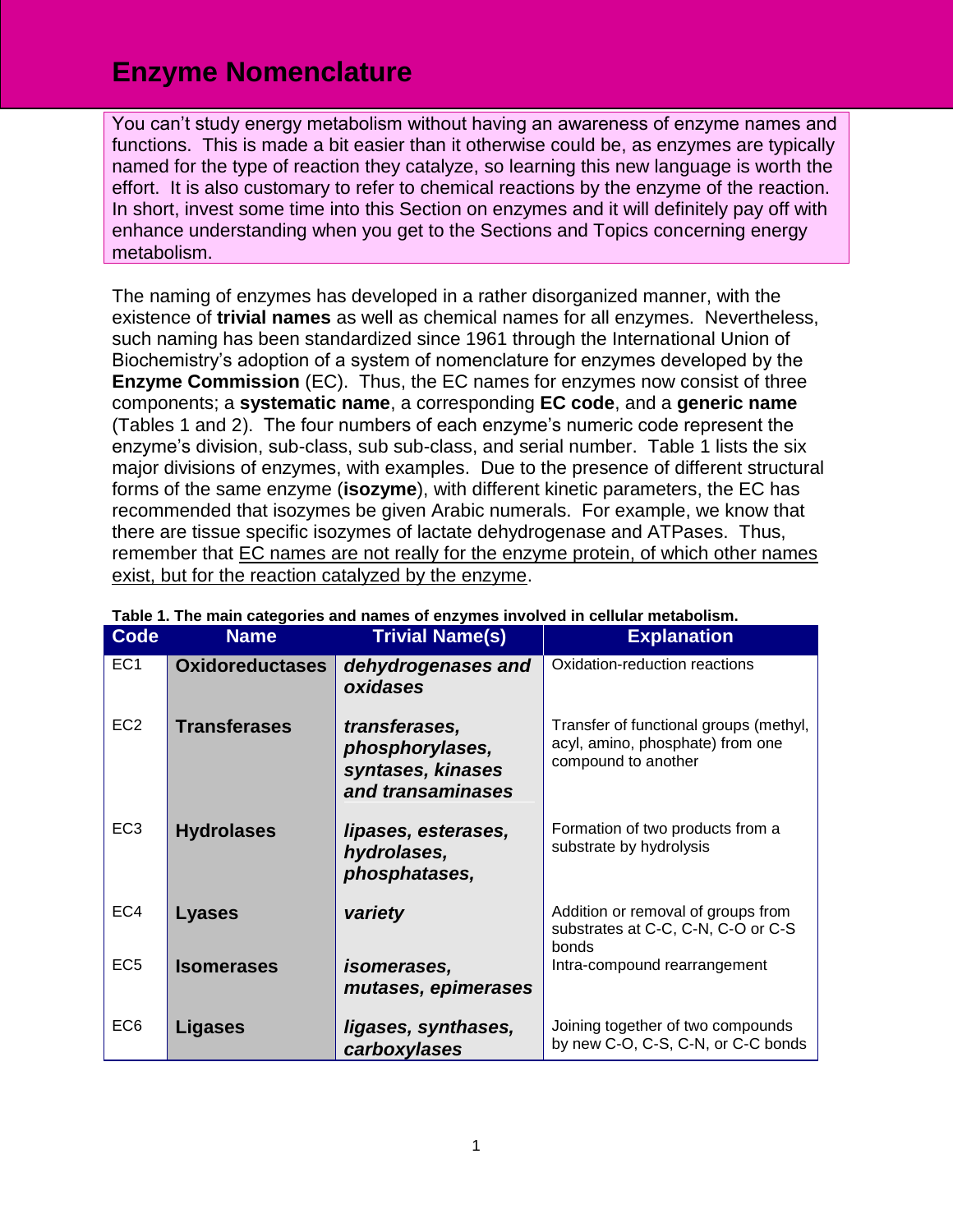## **Enzyme Nomenclature**

Understanding the commonalities in the use of trivial names for enzymes can really help you understand and learn metabolism. For example, as you can see from Figure 1, oxidoreductase enzymes are typically dehydrogenase (trivial name) enzymes. You should also learn that such reactions often involve oxidation and reduction involving  $NAD<sup>+</sup>$  and  $NADH$ , or  $FAD<sup>+</sup>$  and  $FADH<sub>2</sub>$ .

| Code                               | Name (trivial)                                                                                                                                                                          | $\sim$ 110111 00011 01000, 01011g with 1<br><b>Enzymes</b>                                                                                          |
|------------------------------------|-----------------------------------------------------------------------------------------------------------------------------------------------------------------------------------------|-----------------------------------------------------------------------------------------------------------------------------------------------------|
| EC <sub>1</sub>                    | <b>Oxidoreductases</b><br>(dehydrogenases and<br>oxidases)                                                                                                                              | Lactate dehydrogenase<br>Glucose-6-phosphate dehydrogenase                                                                                          |
| EC <sub>2</sub><br>EC <sub>3</sub> | <b>Transferases</b><br>(transferases,<br>phosphorylases, syntases,<br>kinases and<br>transaminases)<br><b>Hydrolases</b><br>(lipases, esterases,<br>hydrolases, phosphatases,<br>-ases) | Phosphorylase<br>Pyruvate kinase<br>Phosphofructokinase<br>Hexokinase<br>Adenylate kinase<br><b>Triacylglycerol lipase</b><br>Glucose-6-phosphatase |
| EC <sub>4</sub>                    | <b>Lyases</b><br>(variety)                                                                                                                                                              | Pyruvate decarboxylase<br>Citrate synthase<br>Adenylate cyclase                                                                                     |
| EC <sub>5</sub>                    | <b>Isomerases</b><br>(isomerases, mutases,<br>epimerases)                                                                                                                               | Phosphoglucomutase<br>Phosphoglycerate mutase<br>Glucose-6-phosphate isomerase                                                                      |
| EC <sub>6</sub>                    | <b>Ligases</b><br>(ligases, synthases,<br>carboxylases)                                                                                                                                 | Fatty acyl-CoA ligase                                                                                                                               |

See below for additional explanation of trivial names. However, just remember that not all trivial names are consistent for all enzymes; hence the label of trivial!

**Dehydogenase** - removal or electrons and protons **Kinase** – transfer of a phophate group **Phosphatase** – removal of a phosphate group **Mutase** – altered position of a side-group within a compound **Isomerase** – altered geometric structure of the same molecule **Transferase** – transfer of a side group from one compound to another **Synthase** – joining together of two molecules **Lipase** – cleavage of acyl groups from fatty acids